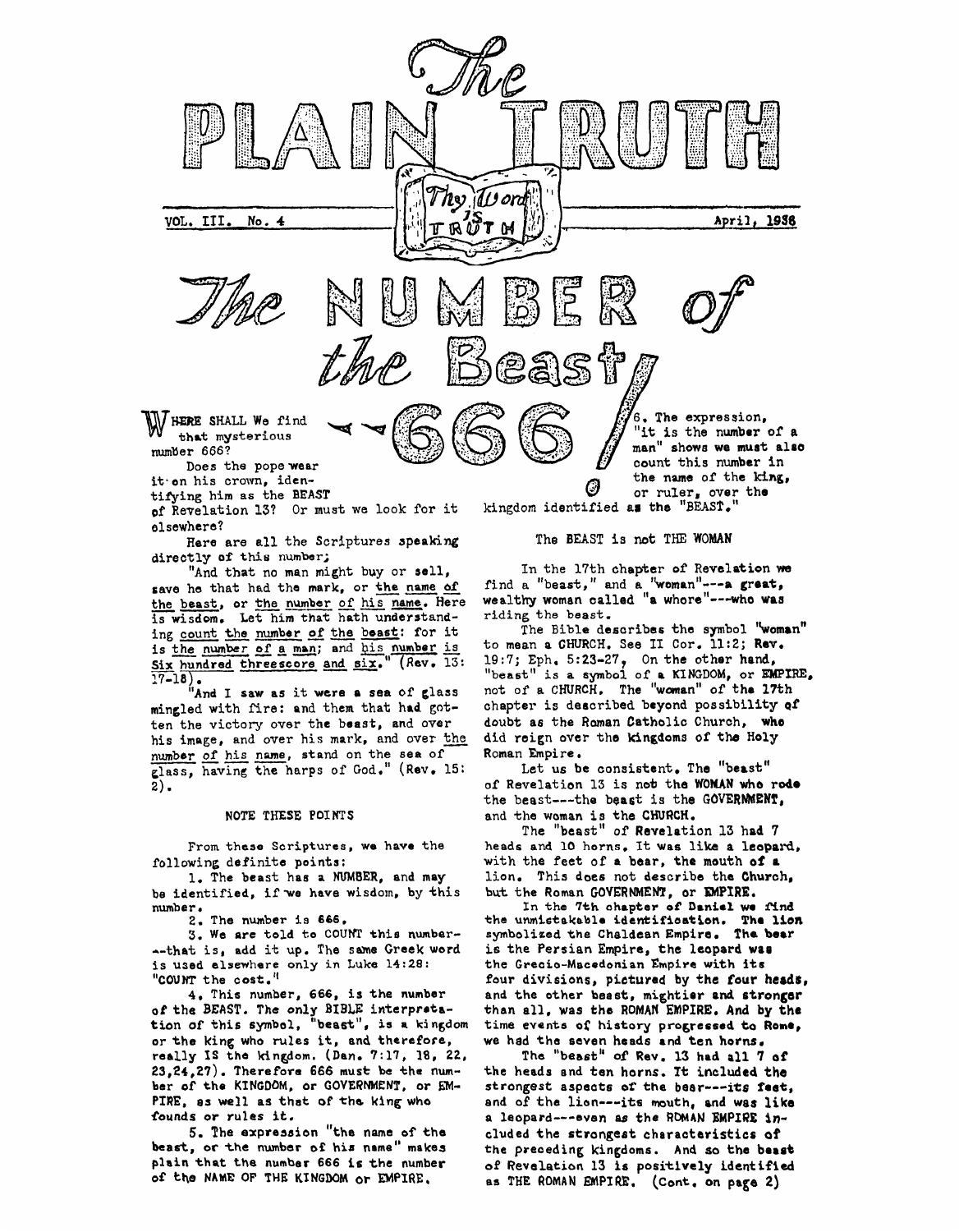

NOTICE: Be **sure** to notify **us immedi**ately of any change of address.

**The PLAIN TRUTH** *is* **purely a work of FAITH,** The RADIO **CHURCH OF GOD is a** work **of FAITH, We** are not connected **with any**  denomination or organization, and have no **means** whatsoever for **finaming this great work,** except to trust our heavenly Father to impress His people to send in tithes **and** liberal offerings, that the **Gospel** may **be given,** a'thout charge, to **all who** will listen or **read** .

**:k\*\*\*** 

**<sup>t</sup>**? I I The **NUMBER** of the **BEAST** *-0-* **666:** 

(Continued **from** page 1)

**This ''beast''** had **a DEADLY** wound. **(Rev. 13:3).** That **means the ''beast" DIED---it ceased** altogethar **to exist** or function. Yet its deadly wound was later healed, aftar which, (verse **5),** it continued to *ex***ist** another 1260 years!

**is** the "beast" say this deadly **wound came in** *1798,* when the pope **was** forced **into exile,** But **the** pope was **not killed.** The Catholic Church did not die, nor **for one day** did it caase to function. The **popes**  continued to live in **VOLUNTARY exile, as a** protest against **the** Italian govarnment, until the recent agreement with Mussalini. But that could in no sense be called a wound TO **DEATH. And those who teach this do not expect** the Catholic Church **te aon**tinue on another 1260 years. **Those** who **believe** the Catholic Church

**But** in **476 A.D.,** the Reman **Empire, which is** the **"BISAST", was** wounded unto **DEATH, The** Roman **Empire DIED.** It ceased **altogether** to **exist. The next three kingdoms to rule from Rome---the Heruli, the Vandals, and the Ostrogoths---were** barbar**ian, not** Roman kingdoms.

**Emperor af the east, re-established the Roman Empire at Rome. History calls this the "IMPERIAL RBSToRATTON"** of **the** Roman Empire. **The deadly wound was healed. And it continued** exactly **1260 years---to 1814, when Napalean was defeated at Water-But** in **554 Justinian, Q trus Roman,** 

**loo. "So closad," states** West's **Modern History, "an Ernpire that had existad from Augustus** Caesar." **But this time** the **Empire** did **not** altogether die. The **germ of** it **remained in 12 little Italian state., united in 1870 by** Garibaldi into tho **prer**ent **nation af Italy. The EMPSRE went into**  "the **bottomless** pit"---a virtual **non-existenoe, from** whioh **now** it **13 once moro**  emerging **(Rev.** 17: **8)** ,

THE **FOUNDER OF ROME** 

The founder, and **first** king **of Rome The Roman Empire was named was ROMULUS. His** name, the **name of a MAN, after him. also is the name of the KINGDOM. And every**  citizen **in** that **kingdom bears** the **6m1 name---a ROMAN.** 

When John wrote this Revelation, **telling us to COUNT the number of the**  Beast, he **wrote in** the **GREEK lanyaga,**  The Old Testament is written in the lan**guagc of** God's chosen **people---the HE-BREW. Consequently, we should leak for this name, and the number 666,** in these languages recognized in the **BIBLE, not**  in the Latin.

num\$erals, **where** letters are **used for numbers. All** understand that I **is** I, **V** is 5, **X** is 10, etc. But many do **not**  know **that both** the **Hebrow and ths Grrek languages also use letters** far **numbera, We** are **all** familiar with **the Roman** 

In the Hebrew, the **name** of **Romulus is** ROMXITH. And, counting **the numerical**  value **of** these letters in the **Hebrew, we**  have exactly **666'.** 

In **the** Greek, the **language** in **which**  Revelation was **written, this name is "LATEINOS."** It signifies "Latin **Man" or**  "the name **of Latiwn" from which city** the Romans derived **their origin** and their **!anguage.** This word, **too,** signifies In the Greek, L **is** 30, **<sup>A</sup>is** 1, Romans derived their origin and their<br>language. This word, too, signifies<br>"ROMAN." In the Greek, L is 30, A is 1,<br>T is 300, E is 5, I is 10, N is 50, 0 is<br>70. S is 200. Count these figures. They 70, **S Ls** 200. Count these figures. **They**  count to exactly **666! ROMAN."** 

---or Is it **a** coinoidence?---that in **BOTH Bible** languages---the only two **languages we** could **look** in for this number---that **the name** of **the** KINGDOM, **its** founder and first KING, and of every man in the king**dom,** counts **to** exaotly **666'.**  It is **indeed a** remarkable coincidonoe

**n,o** other **two worda oan be** found **in two**  Languages, meaning the same thing, and **alxactly** counting, in **the** numerical **valuo bf those languages, to** *666:* Certainly **THE BEAST at** ands **identified**  And **mere** remarkable---oatch **this---** 

## MClSSOLLNI **AND THE POPE**

But the same number---666---is branded on **the man** who **is now** bringing **the** Roman **Empire** out of **its bottomless pit, end ah on** *the* **pap.** 

**Italians shout ''Viva TL Duoe!" whioh mean8**  "LONG LIVE THE CHIEF." Everywhere in It**aly, you will find the printed sign, "W 11, DVCE."**  ha **"VV" is** the **abbreviation**  used for "Viv a". A "v" is used instead of Mussolini **calls** himself **"ZL DUCE." (cont, rn pap 3).**